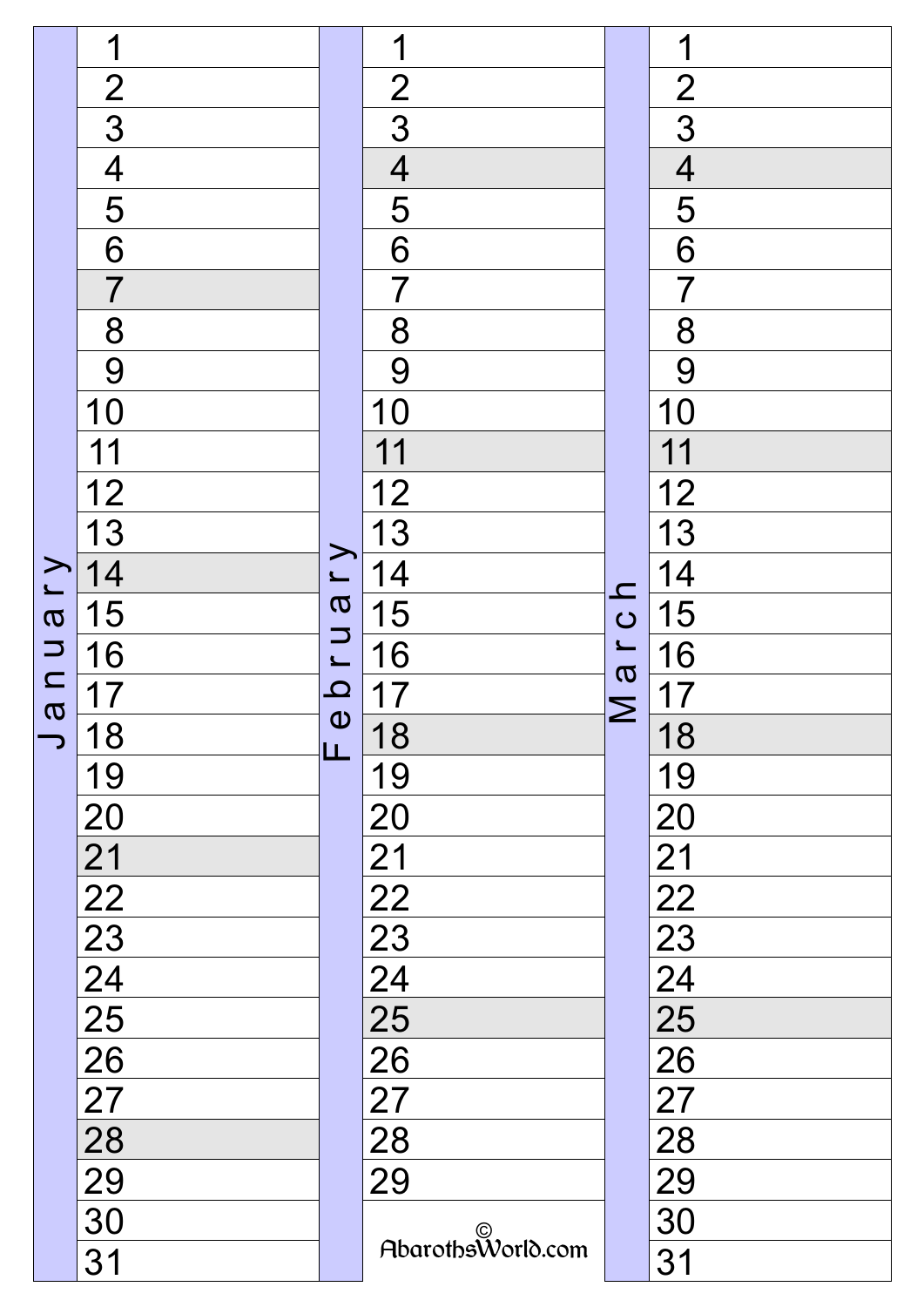|                      | 1                                                     |                                                                                                                                 | $\blacktriangleleft$                                  |                                                                          | 1                                                     |
|----------------------|-------------------------------------------------------|---------------------------------------------------------------------------------------------------------------------------------|-------------------------------------------------------|--------------------------------------------------------------------------|-------------------------------------------------------|
|                      |                                                       |                                                                                                                                 | $\overline{2}$                                        |                                                                          | $\overline{2}$                                        |
|                      | $\frac{2}{3}$                                         |                                                                                                                                 | 3                                                     |                                                                          | $\overline{3}$                                        |
|                      | $\overline{\mathcal{A}}$                              |                                                                                                                                 | $\overline{4}$                                        |                                                                          | $\overline{4}$                                        |
|                      | $\overline{\overline{5}}$                             |                                                                                                                                 | 5                                                     |                                                                          | $\overline{5}$                                        |
|                      | 6                                                     |                                                                                                                                 | 6                                                     |                                                                          | 6                                                     |
|                      | $\overline{7}$                                        |                                                                                                                                 | $\overline{7}$                                        |                                                                          | $\overline{7}$                                        |
|                      | 8                                                     |                                                                                                                                 | 8                                                     |                                                                          | 8                                                     |
|                      | 9                                                     |                                                                                                                                 | 9                                                     |                                                                          | 9                                                     |
|                      | 10                                                    |                                                                                                                                 | 10                                                    |                                                                          | 10                                                    |
|                      | 11                                                    |                                                                                                                                 | 11                                                    |                                                                          | 11                                                    |
|                      | $\frac{12}{13}$                                       |                                                                                                                                 | <u>12</u>                                             |                                                                          | $\overline{12}$                                       |
|                      |                                                       |                                                                                                                                 | 13                                                    |                                                                          | $\overline{13}$                                       |
|                      | <u>14</u>                                             |                                                                                                                                 | 14                                                    |                                                                          | 14                                                    |
|                      | $\overline{15}$                                       | $\geq$                                                                                                                          | 15                                                    | $\boldsymbol{\omega}$<br>$\mathbf{\subseteq}$<br>$\overline{\mathbf{z}}$ | 15                                                    |
| $\Omega$             | 16                                                    | $\frac{1}{2}$                                                                                                                   | <u>16</u>                                             |                                                                          | 16                                                    |
| $\blacktriangleleft$ | 17                                                    | $\mathsf{\Sigma}% _{M_{1},M_{2}}^{\alpha,\beta}(\mathbf{X};z)=\mathsf{\Sigma}_{M_{1},M_{2},M_{2}}^{\alpha,\beta}(\mathbf{X};z)$ | 17                                                    |                                                                          | $\overline{7}$                                        |
|                      | 18                                                    |                                                                                                                                 | 18                                                    |                                                                          | 18                                                    |
|                      | 19                                                    |                                                                                                                                 | 19                                                    |                                                                          | 19                                                    |
|                      | 20                                                    |                                                                                                                                 |                                                       |                                                                          | $\overline{20}$                                       |
|                      |                                                       |                                                                                                                                 |                                                       |                                                                          |                                                       |
|                      |                                                       |                                                                                                                                 |                                                       |                                                                          |                                                       |
|                      | $\frac{21}{22}$<br>$\frac{23}{24}$<br>$\frac{24}{25}$ |                                                                                                                                 | $\frac{20}{21}$<br>$\frac{22}{23}$<br>$\frac{23}{25}$ |                                                                          | $\frac{21}{22}$<br>$\frac{23}{24}$<br>$\frac{25}{26}$ |
|                      |                                                       |                                                                                                                                 |                                                       |                                                                          |                                                       |
|                      |                                                       |                                                                                                                                 |                                                       |                                                                          |                                                       |
|                      | $\overline{26}$                                       |                                                                                                                                 |                                                       |                                                                          |                                                       |
|                      |                                                       |                                                                                                                                 |                                                       |                                                                          |                                                       |
|                      | $\frac{27}{27}$ $\frac{28}{29}$                       |                                                                                                                                 |                                                       |                                                                          | $\frac{18}{27}$<br>$\frac{28}{29}$                    |
|                      |                                                       |                                                                                                                                 | $\frac{26}{27}$<br>$\frac{28}{29}$<br>$\frac{29}{30}$ |                                                                          |                                                       |
|                      | 30                                                    |                                                                                                                                 |                                                       |                                                                          | $\overline{30}$                                       |
|                      |                                                       |                                                                                                                                 | 31                                                    |                                                                          | AbarothsWorld.com                                     |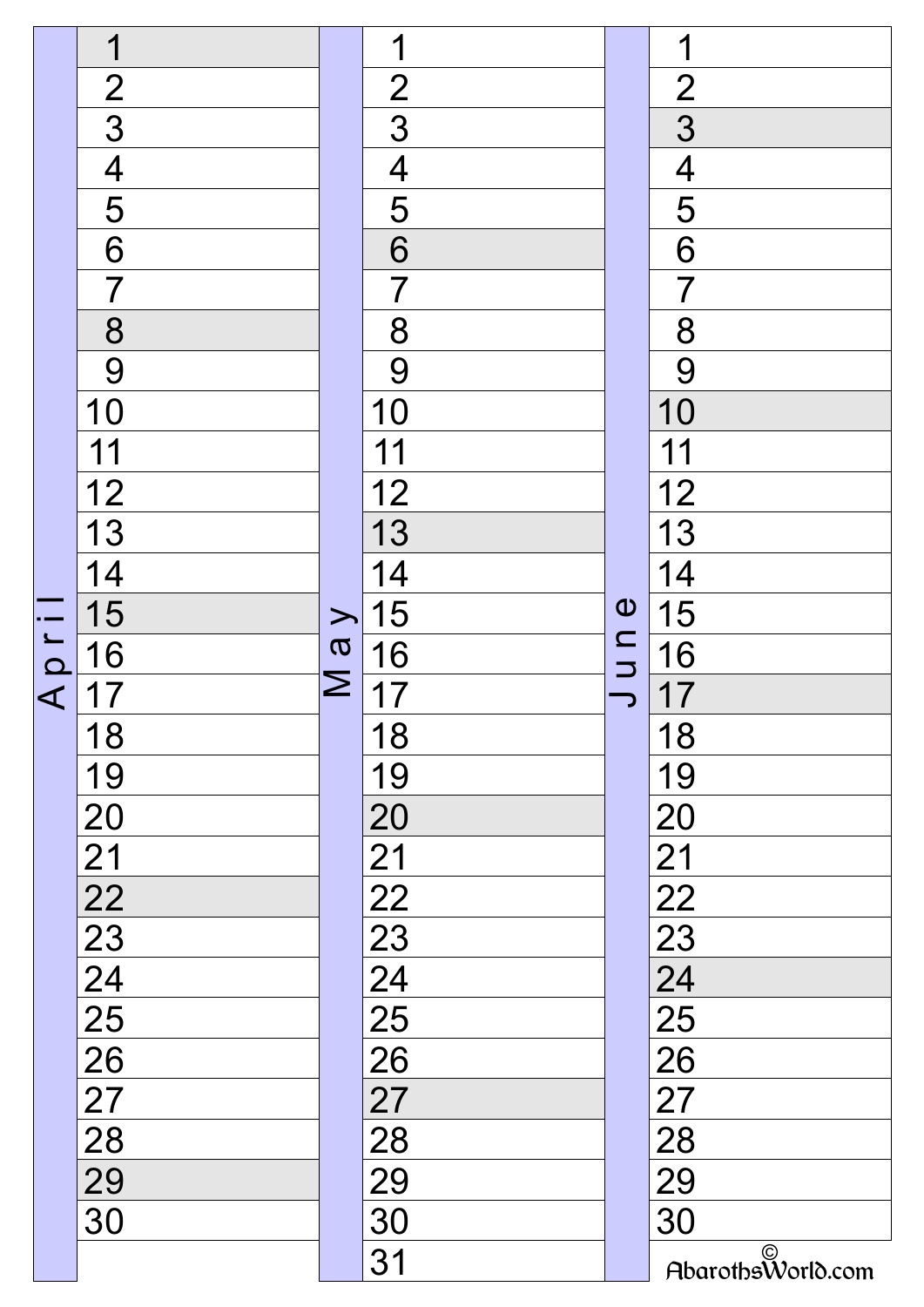|        | 1                                                                                    |                                    | 1                                                                                                                         |                                                                                                      | 1                                                                                                              |
|--------|--------------------------------------------------------------------------------------|------------------------------------|---------------------------------------------------------------------------------------------------------------------------|------------------------------------------------------------------------------------------------------|----------------------------------------------------------------------------------------------------------------|
|        |                                                                                      |                                    | $\overline{2}$                                                                                                            |                                                                                                      | $\overline{2}$                                                                                                 |
|        | $\frac{2}{3}$                                                                        |                                    | 3                                                                                                                         |                                                                                                      | $\overline{3}$                                                                                                 |
|        | $\overline{\mathcal{A}}$                                                             |                                    | $\overline{4}$                                                                                                            |                                                                                                      | $\overline{4}$                                                                                                 |
|        | 5                                                                                    |                                    | 5                                                                                                                         |                                                                                                      | $\overline{5}$                                                                                                 |
|        | $\overline{6}$                                                                       |                                    | 6                                                                                                                         |                                                                                                      | $\overline{6}$                                                                                                 |
|        | $\overline{7}$                                                                       |                                    | $\overline{7}$                                                                                                            |                                                                                                      | $\overline{7}$                                                                                                 |
|        | 8                                                                                    |                                    | 8                                                                                                                         |                                                                                                      | 8                                                                                                              |
|        | 9                                                                                    |                                    | 9                                                                                                                         |                                                                                                      | 9                                                                                                              |
|        | 10                                                                                   |                                    | 10                                                                                                                        |                                                                                                      | 10                                                                                                             |
|        | 11                                                                                   |                                    | 11                                                                                                                        |                                                                                                      | 11                                                                                                             |
|        | $\frac{12}{13}$                                                                      |                                    | <u>12</u>                                                                                                                 |                                                                                                      | $\frac{12}{13}$                                                                                                |
|        |                                                                                      |                                    | 13                                                                                                                        | $\mathbf 0$                                                                                          |                                                                                                                |
|        | <u>14</u>                                                                            | $\overline{\phantom{0}}$           | 14                                                                                                                        | $\overline{\mathbf{C}}$                                                                              | 14                                                                                                             |
| $\geq$ | 15                                                                                   | $\boldsymbol{\omega}$<br>$\supset$ | 15                                                                                                                        | E                                                                                                    | 15                                                                                                             |
| $\Box$ | 16                                                                                   | $\sigma$                           | 16                                                                                                                        | $\overline{\mathbf{0}}$<br>$\overline{\mathbf{C}}$<br>$\boldsymbol{\omega}$<br>$\boldsymbol{\omega}$ | 16                                                                                                             |
|        | 17                                                                                   | L V                                | 17                                                                                                                        |                                                                                                      | 17                                                                                                             |
|        | <u> 18</u>                                                                           |                                    | 18                                                                                                                        |                                                                                                      | 18                                                                                                             |
|        | 19                                                                                   |                                    | 19                                                                                                                        |                                                                                                      | 19                                                                                                             |
|        | $\overline{20}$                                                                      |                                    |                                                                                                                           |                                                                                                      |                                                                                                                |
|        |                                                                                      |                                    |                                                                                                                           |                                                                                                      |                                                                                                                |
|        |                                                                                      |                                    |                                                                                                                           |                                                                                                      |                                                                                                                |
|        |                                                                                      |                                    |                                                                                                                           |                                                                                                      |                                                                                                                |
|        |                                                                                      |                                    |                                                                                                                           |                                                                                                      |                                                                                                                |
|        |                                                                                      |                                    |                                                                                                                           |                                                                                                      |                                                                                                                |
|        |                                                                                      |                                    |                                                                                                                           |                                                                                                      |                                                                                                                |
|        |                                                                                      |                                    |                                                                                                                           |                                                                                                      |                                                                                                                |
|        | $\frac{21}{22} \frac{22}{23} \frac{4}{25} \frac{21}{26} \frac{21}{28} \frac{21}{29}$ |                                    | $\frac{20}{21} \frac{22}{23} \frac{23}{24} \frac{4}{5} \frac{6}{21} \frac{7}{21} \frac{8}{21} \frac{29}{21} \frac{1}{30}$ |                                                                                                      | $\frac{20}{21}$<br>$\frac{22}{23}$<br>$\frac{23}{24}$<br>$\frac{25}{25}$<br>$\frac{27}{29}$<br>$\frac{28}{29}$ |
|        |                                                                                      |                                    |                                                                                                                           |                                                                                                      |                                                                                                                |
|        | 30                                                                                   |                                    |                                                                                                                           |                                                                                                      | 30                                                                                                             |
|        | 31                                                                                   |                                    | 31                                                                                                                        |                                                                                                      | AbarothsWorld.com                                                                                              |